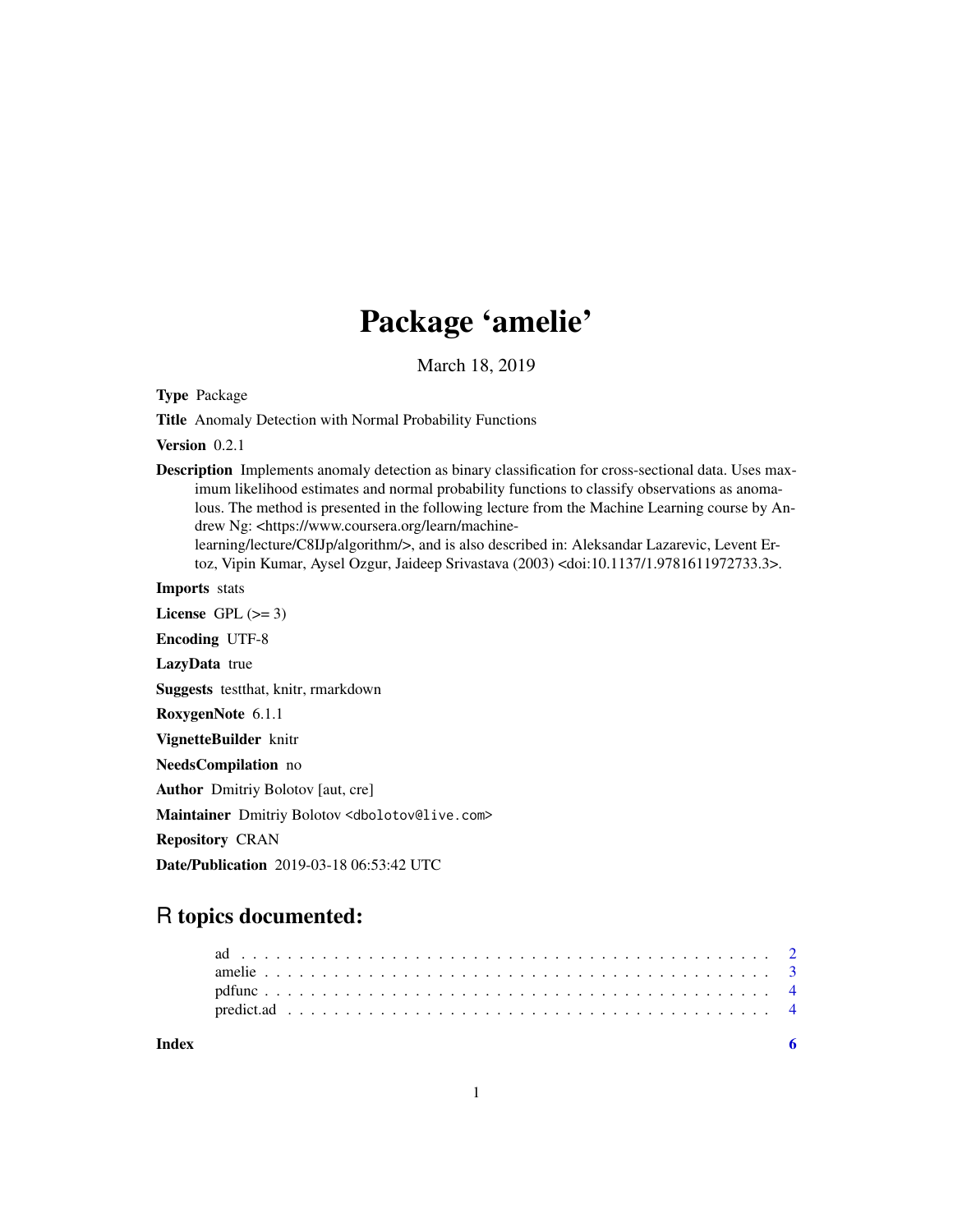#### <span id="page-1-1"></span><span id="page-1-0"></span>**Description**

ad: anomaly detection with normal probability density functions.

#### Usage

```
ad(x, \ldots)## S3 method for class 'formula'
ad(formula, data, na. action = na. omit, ...)## Default S3 method:
ad(x, y, univariate = TRUE, score = "f1",steps = 1000, ...)
## S3 method for class 'ad'
print(x, \ldots)
```
#### Arguments

| $\mathsf{x}$ | A matrix of numeric features.                                                     |
|--------------|-----------------------------------------------------------------------------------|
| $\ddots$     | Optional parameters to be passed to ad. default.                                  |
| formula      | An object of class "formula": a symbolic description of the model to be fitted.   |
| data         | A data frame containing the features (predictors) and target.                     |
| na.action    | A function specifying the action to be taken if NAs are found.                    |
| У            | A vector of numeric target values, either 0 or 1, with 1 assumed to be anomalous. |
| univariate   | Logical indicating whether the univariate pdf should be used.                     |
| score        | String indicating which score to use in optimization: f1 (default) or mcc.        |
| steps        | Integer number of steps to take during epsilon optimization, default 1e3.         |
|              |                                                                                   |

#### Details

amelie implements anomaly detection with normal probability functions and maximum likelihood estimates.

Features are assumed to be continuous, and the target is assumed to take on values of  $\theta$  (negative case, no anomaly) or 1 (positive case, anomaly).

The threshold epsilon is optimized using the either the Matthews correlation coefficient or F1 score.

Variance and covariance are computed using var and cov, where denominator n-1 is used.

Algorithm details are described in the Introduction vignette.

The package follows the anomaly detection approach in Andrew Ng's course on machine learning.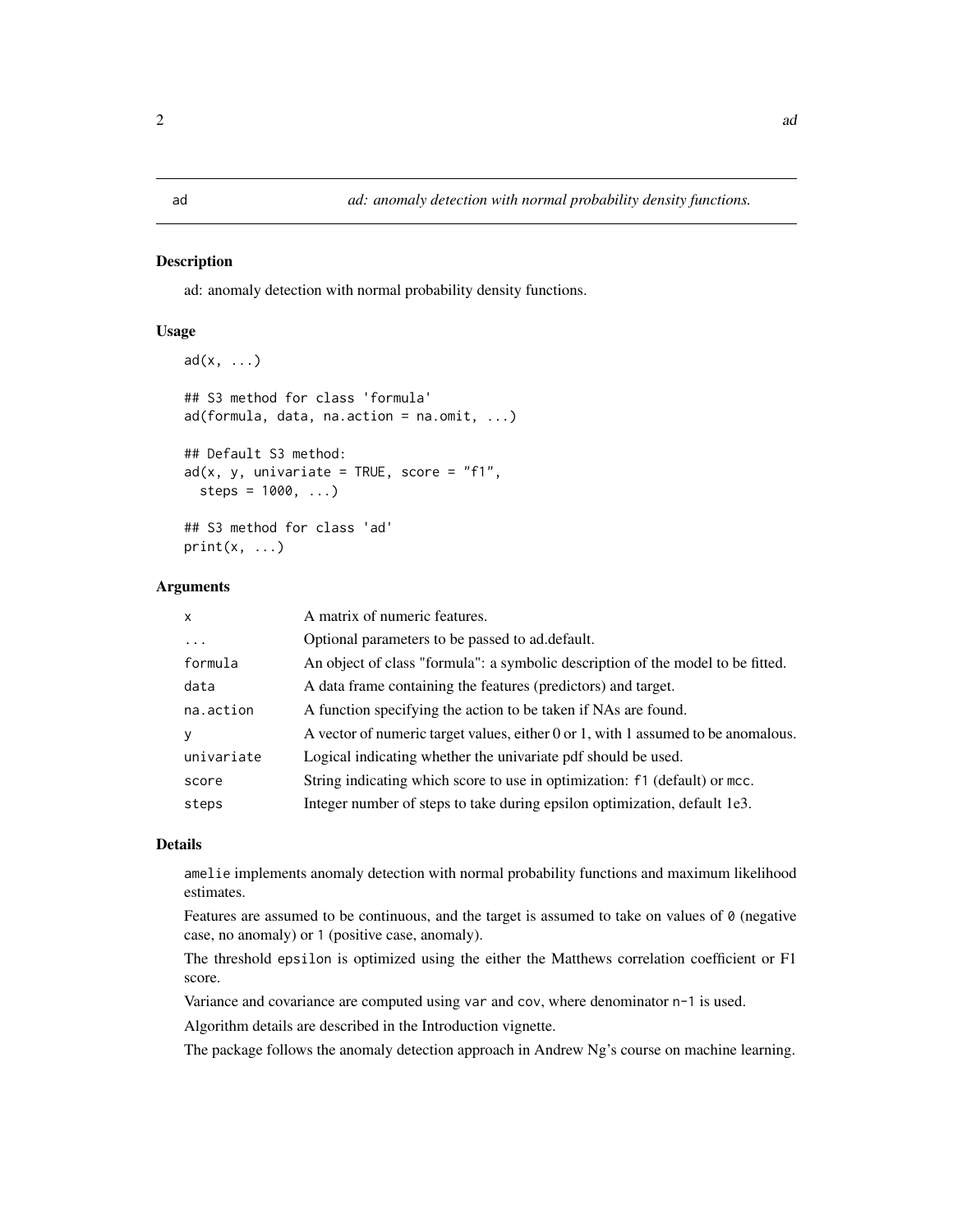#### <span id="page-2-0"></span>amelie 3

#### Value

An object of class ad:

| call       | The original call to ad.                                                            |  |  |  |  |  |  |
|------------|-------------------------------------------------------------------------------------|--|--|--|--|--|--|
| univariate | Logical indicating which pdf was computed.                                          |  |  |  |  |  |  |
| score      | The score that was used for optimization.                                           |  |  |  |  |  |  |
| epsilon    | The threshold value.                                                                |  |  |  |  |  |  |
| train_mean | Means of features in the training set.                                              |  |  |  |  |  |  |
| train_var  | Variances of features in the training set. If univariate=FALSE                      |  |  |  |  |  |  |
|            | holds the covariance matrix for the features.                                       |  |  |  |  |  |  |
| val score  | The score obtained on the validation data set. 0 to 1 for $F1$ score, $-1$ to 1 for |  |  |  |  |  |  |
|            | Matthews correlation coefficient                                                    |  |  |  |  |  |  |

#### References

[Machine learning course](https://www.coursera.org/learn/machine-learning) [Confusion matrix](https://en.wikipedia.org/wiki/Confusion_matrix) [Matthews correlation coefficient](https://en.wikipedia.org/wiki/Matthews_correlation_coefficient)

#### Examples

 $x1 \leftarrow c(1, .2, 3, 1, 1, .7, -2, -1)$  $x2 \leq -c(0, .5, 0, .4, 0, 1, -.3, -.1)$ x <- do.call(cbind,list(x1,x2))  $y \leftarrow c(0, 0, 0, 0, 0, 0, 1, 1)$ dframe  $\leq$  data.frame $(x,y)$ df\_fit <-  $ad(y \sim x1 + x2, df$ rame)  $mat\_fit \leq - ad(x = x, y = y)$ 

amelie *amelie: A package for anomaly detection.*

#### Description

Anomaly detection with maximum likelihood estimates and normal probability functions.

#### Amelie functions

The package contains a function for running the anomaly detection algorithm.

#### More information

[ad](#page-1-1) documents the main ad function.

For more details and examples, see the vignette.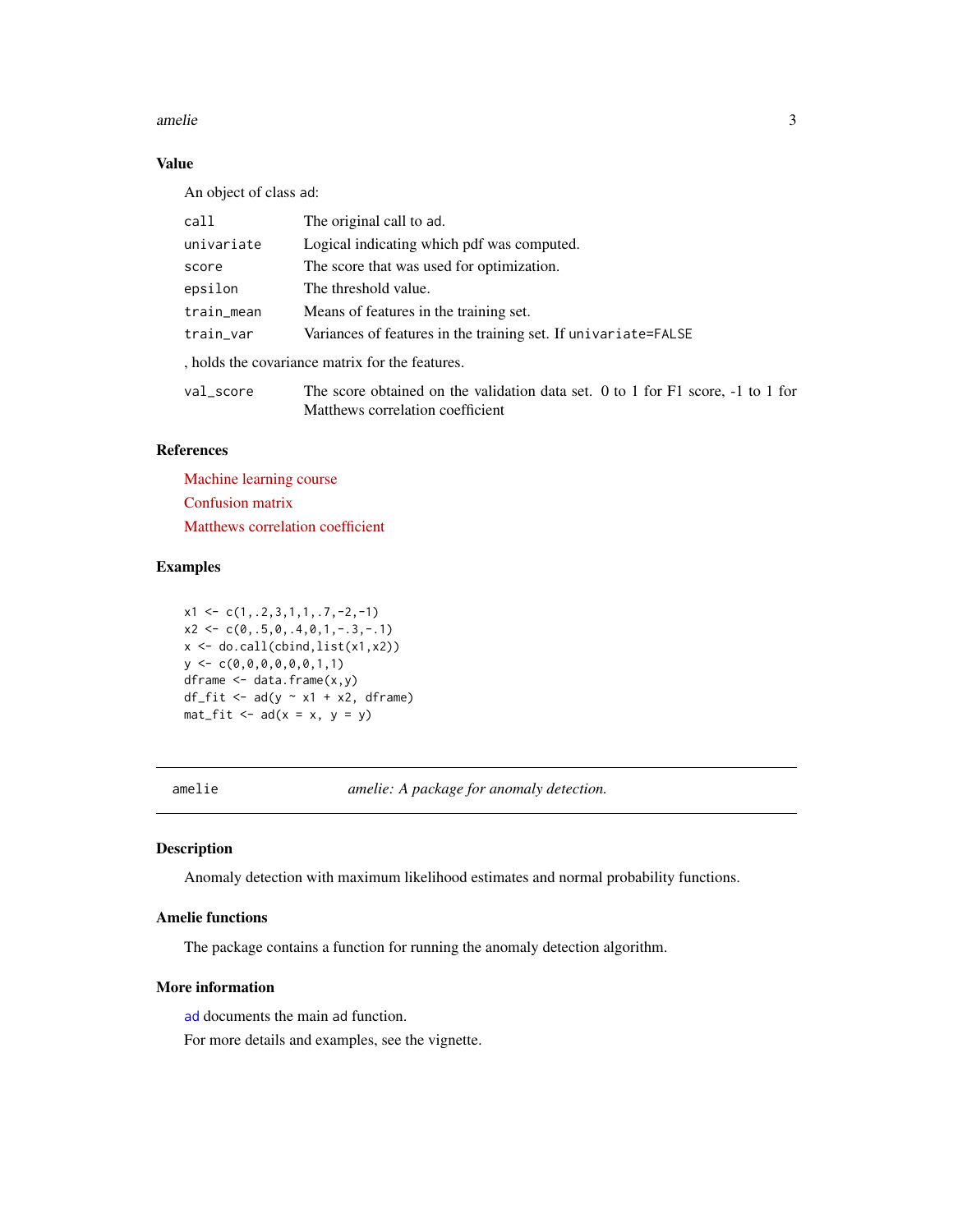<span id="page-3-0"></span>

#### Description

Compute the probability density function of a matrix of features.

#### Usage

```
pdfunc(x, univariate = TRUE)
```
#### Arguments

|            | A matrix of numeric features.                                     |
|------------|-------------------------------------------------------------------|
| univariate | Logical indicating whether the univariate pdf should be computed. |

#### Details

pdfunc computes univariate or multivariate probabilities for a set of observations.

All columns of a row are used in computing the pdf.

Variance and covariance are computed using var and cov, where the denominator n-1 is used.

#### Value

A vector with values of the density function.

#### Examples

dmat  $\leq$  matrix(c(3,1,3,1,2,3,-1,0),nrow=2) pdfunc(dmat,TRUE)

#'@importFrom stats cov

predict.ad *Predict method for ad Objects*

#### Description

Predict method for ad Objects

#### Usage

```
## S3 method for class 'ad'
predict(object, newdata, type = "class",
  na. action = na. pass, ...
```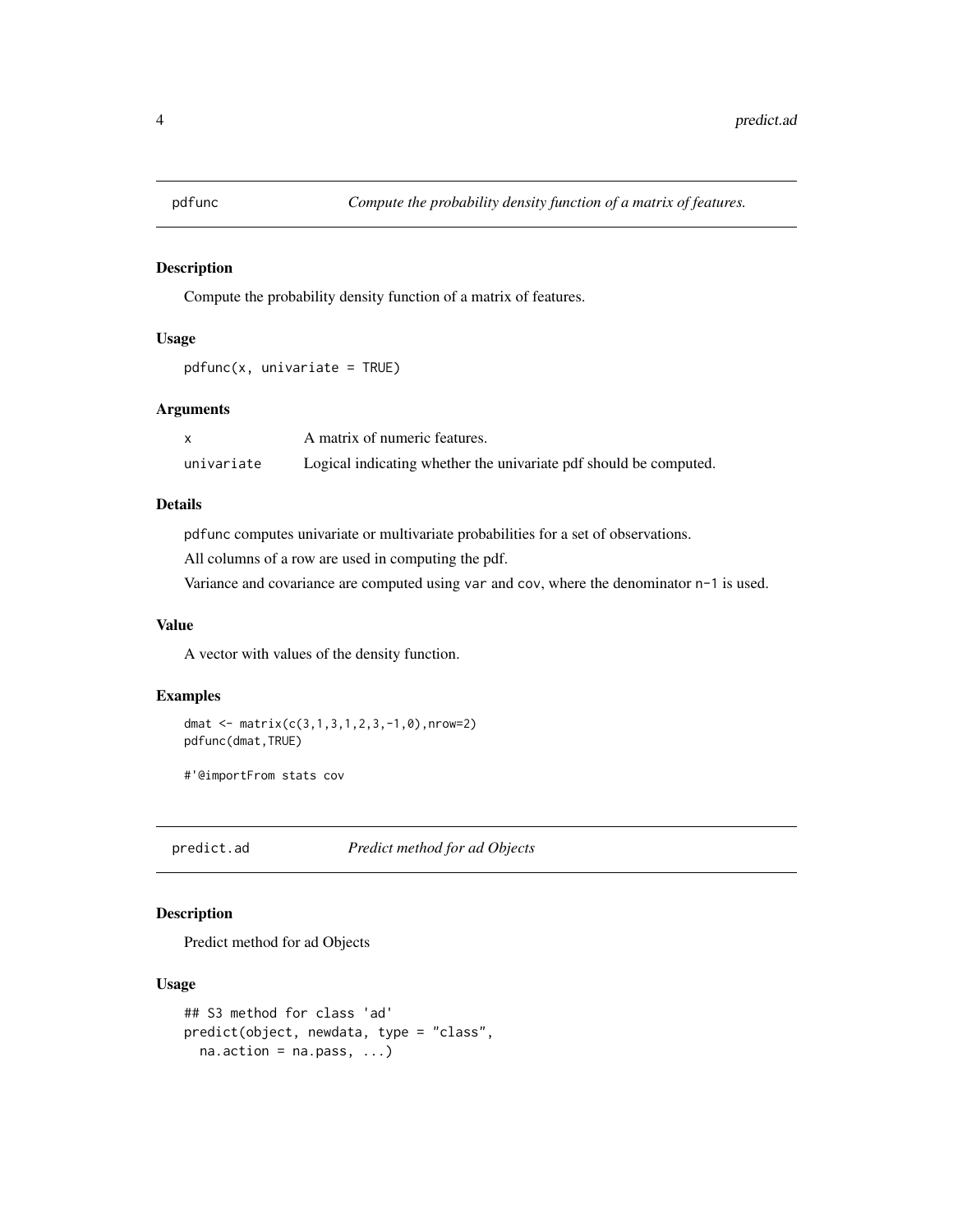#### predict.ad 5

#### Arguments

| object    | An object of class ad, created by the function ad.                                                    |
|-----------|-------------------------------------------------------------------------------------------------------|
| newdata   | A data frame or matrix containing new data.                                                           |
| type      | One of 'class' (for class prediction) or 'prob' (for probabilities).                                  |
| na.action | A function specifying the action to be taken if NAs are found; default is to<br>predict NA (na.pass). |
| $\ddotsc$ | Currently not used.                                                                                   |

#### Details

Specifying 'class' for type returns the class of each observation as anomalous or non-anomalous. Specifying 'prob' returns the probability of each observation.

#### Value

A vector of predicted values.

#### Examples

```
x1 \leftarrow c(1, .2, 3, 1, 1, .7, -2, -1)x2 \leq -c(0, .5, 0, .4, 0, 1, -.3, -.1)x <- do.call(cbind,list(x1,x2))
y \leftarrow c(0, 0, 0, 0, 0, 0, 1, 1)dframe <- data.frame(x,y)
df_fit <- ad(y \sim x1 + x2, dframe)
predict(df_fit, newdata = dframe)
```